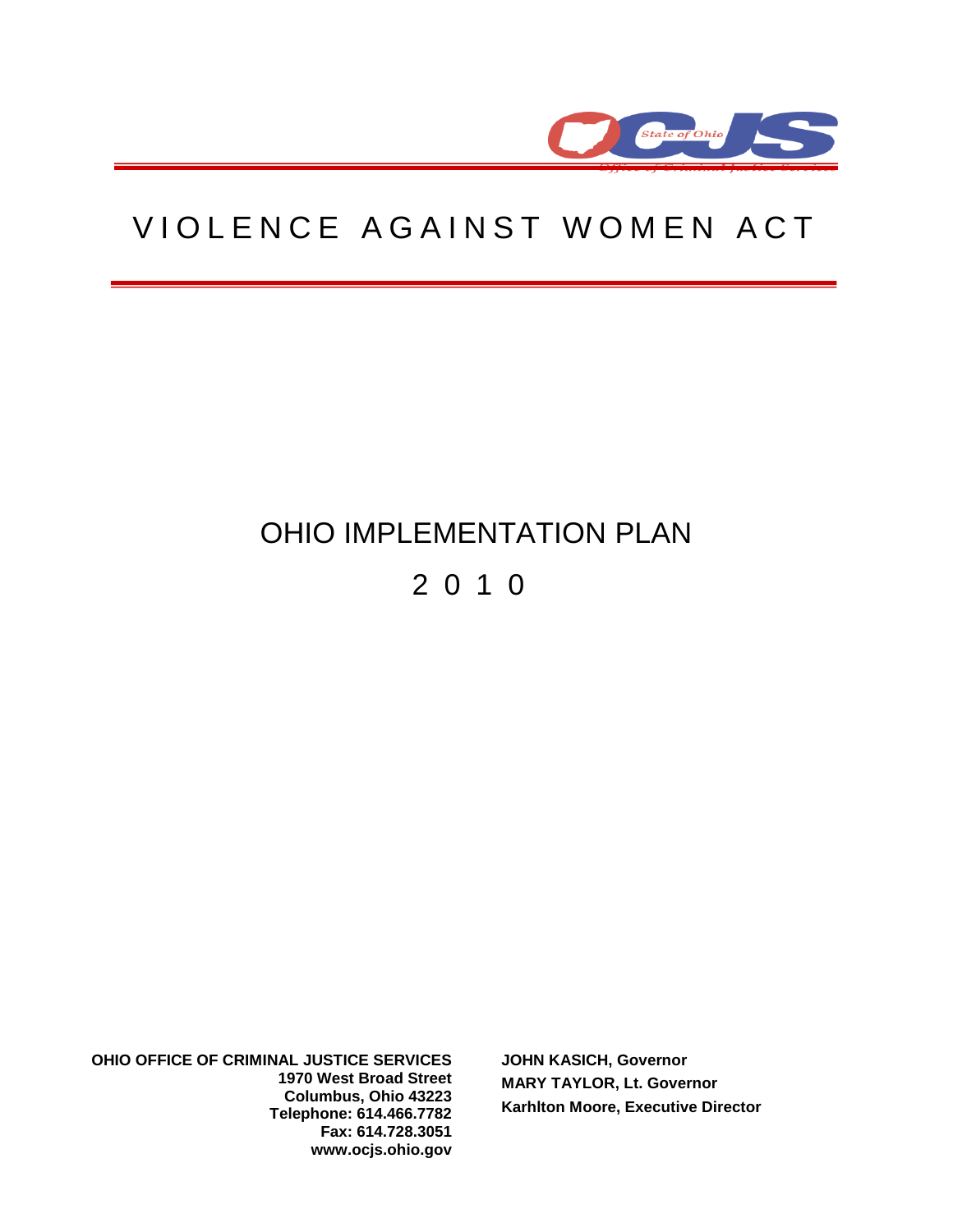# OHIO VAWA IMPLEMENTATION PLAN 2010 **TABLE OF CONTENTS**

| Distribution of Funds Based on Population and Geographic Areas12 |                  |
|------------------------------------------------------------------|------------------|
|                                                                  |                  |
|                                                                  | $\overline{.15}$ |
|                                                                  |                  |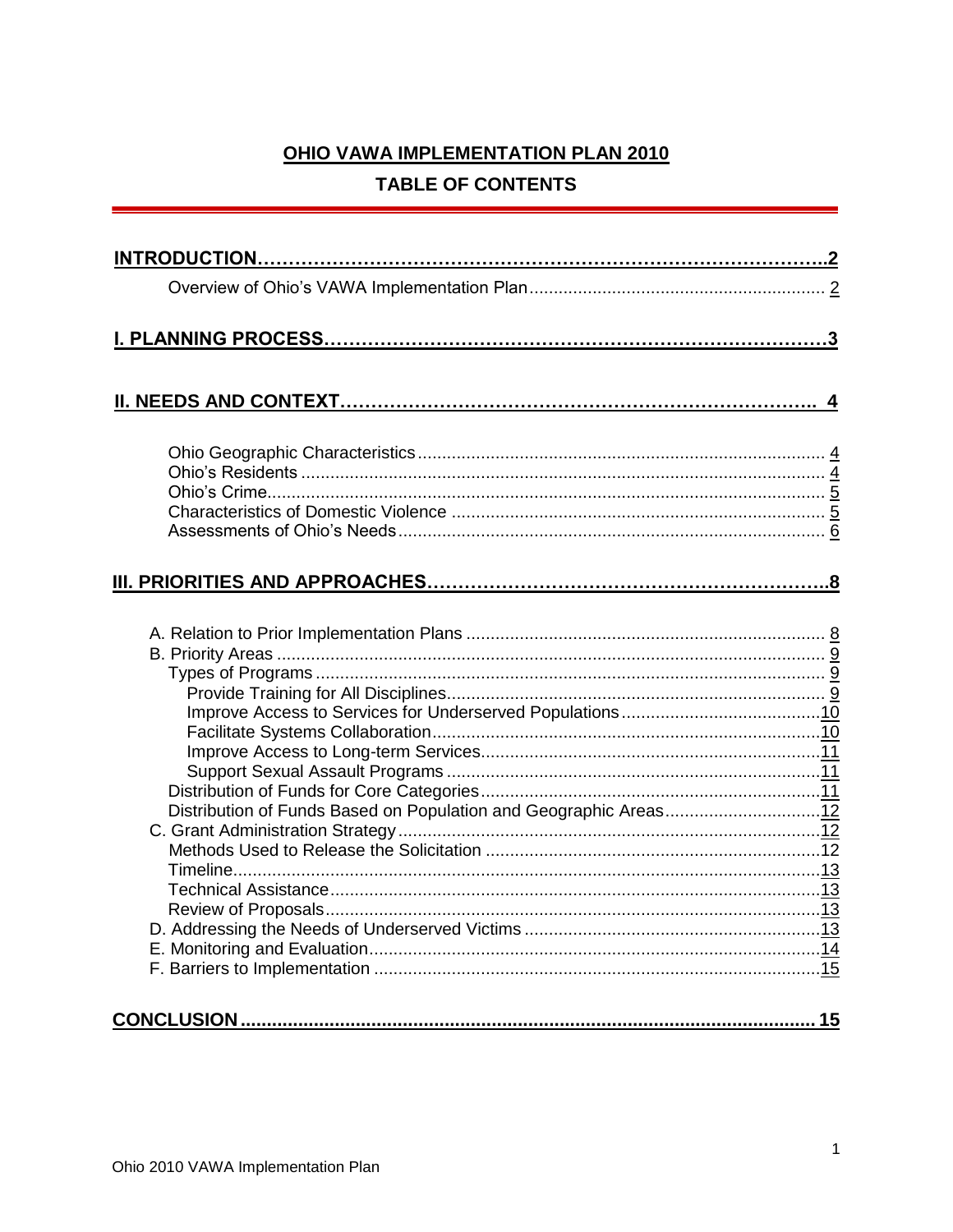# **INTRODUCTION**

Formerly an independent cabinet-level agency, the Ohio Office of Criminal Justice Services (OCJS) became a part of the Ohio Department of Public Safety in 2005. By statute, OCJS is the lead criminal justice planning and assistance office for the state and is commissioned with administering over \$20 million in state and federal criminal justice funding annually.<sup>1</sup> OCJS also evaluates programs and develops technology, training materials, and products for criminal justice professionals and communities statewide. OCJS has been designated by the Governor of Ohio to administer Ohio's federal STOP Violence Against Women Act (VAWA) funding.

The Ohio VAWA Implementation Plan was developed as a collaborative effort of OCJS and the STOP Committee. The STOP Committee, a multidisciplinary group of stakeholders, helps guide strategic decision-making on VAWA criminal justice projects, policies, and practices throughout the state.

VAWA funding is also provided to three of Ohio's major metropolitan counties; Cuyahoga (Cleveland), Franklin (Columbus), and Lucas (Toledo), through their respective Regional Planning Units (RPU). RPUs promote and foster cooperation and coordination amongst governmental units and agencies, and improve the justice system through planning, analysis, technical assistance, and information management. RPUs conduct their own criminal justice assessments, including violence against women and family violence issues in order to determine the best use of justice funds at the local level. Information gleaned from these assessments is used to project spending trends for current and future grant cycles.

The goal of this Implementation Plan is to identify and fund programs that increase the awareness of domestic violence, sexual assault, stalking, and dating violence, and to facilitate and enhance collaborative efforts amongst courts, law enforcement, prosecution, and victim service agencies to foster a stronger coordinated response toward the elimination of violence against women.

The Ohio FY10 VAWA Implementation Plan is organized into three sections:

- **Section I:** Describes the planning process used to develop the Implementation Plan
- **Section II:** Summarizes the needs of victims and VAWA subgrantees as identified through three structured collaborative processes: Focus Groups, Conference Calls, and a Needs Assessment
- **Section III:** Outlines Ohio's VAWA program priorities and describes how the state will address them

#### **Overview of Ohio's VAWA Implementation Plan**

Created as a partnership initiative, the Ohio VAWA Implementation Plan is based upon the belief that in order to meet the needs of its victims and communities it is vital that Ohio continue to support all applicable VAWA Program Areas.

VAWA priorities were determined through a three-pronged approach. OCJS sought input from its' constituents through a Family Violence Needs Assessment; Focus Groups; and Conference Calls.

 $^{1}$  ORC 5502.62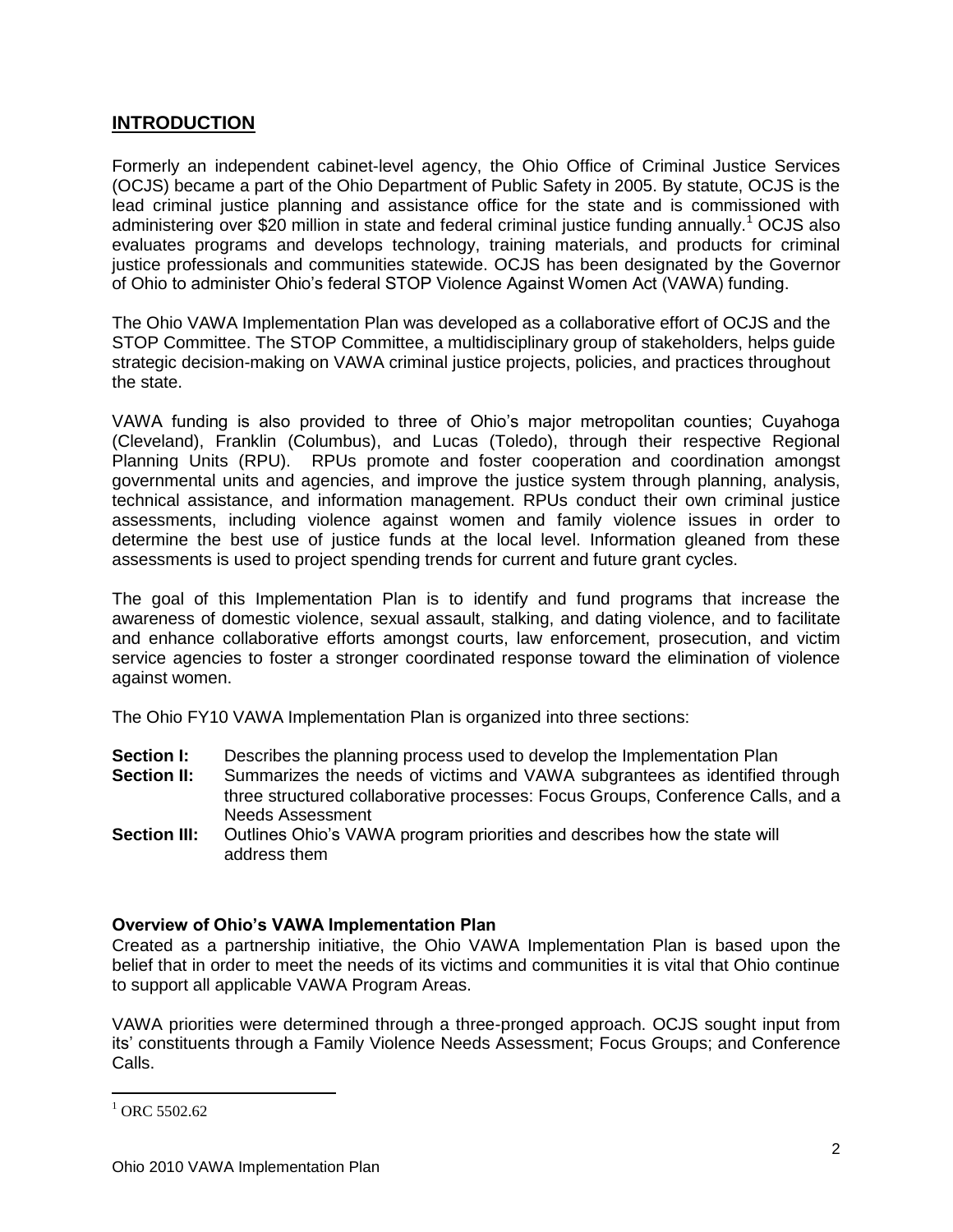# **I. PLANNING PROCESS**

As the state agency appointed by the Governor of Ohio to administrator Ohio's VAWA funding, OCJS assumed the lead role in the creation of the FY 2010 Implementation Plan for Ohio.

The STOP Committee provided assistance in the identification of target project planning areas and funding priorities. It also reviewed the Plan's ongoing development and approved it upon completion. The STOP Committee is comprised of representatives from law enforcement, the courts, related state agencies, victim service providers, and various other key stakeholders, each of which shares the commitment to stop the cycle of domestic violence. It also consists of representation from the Ohio Domestic Violence Network (ODVN), the leader in the provision of training and technical assistance for intimate partner and family violence, and the Ohio Alliance to End Sexual Violence (OAESV), a coalition of sexual assault organizations throughout Ohio, whose mission is to work towards the elimination of all forms of sexual violence and to advocate for the needs of survivors and co-survivors of sexual violence. The STOP Committee was charged with the responsibility of collecting information regarding local and statewide needs. These identified needs were used to guide the Plan's priorities.

The committee reviewed a series of needs assessments and surveys to inform the implementation planning process. The following assessments were conducted through OCJS and include: the 2008 Ohio Family Violence Needs Assessment: Survey of Direct Service Providers; the 2008 Ohio Family Violence Needs Assessment: Focus Group Project; and the 2009 Ohio Peace Officer Task Analysis (OPOTA). Additionally, the committee reviewed a 2009 Economic Impact Survey conducted through ODVN; and the Family Violence in Ohio Statewide Assessment Report conducted by the Health Policy Institute of Ohio (HPIO) and the Ohio State University College of Public Health. STOP Committee members participated in conference calls with the purpose of discussing strategies for the development of the new three year plan that outlines specific priorities and goals. The findings of these assessments are discussed in detail in Section II of the Implementation Plan.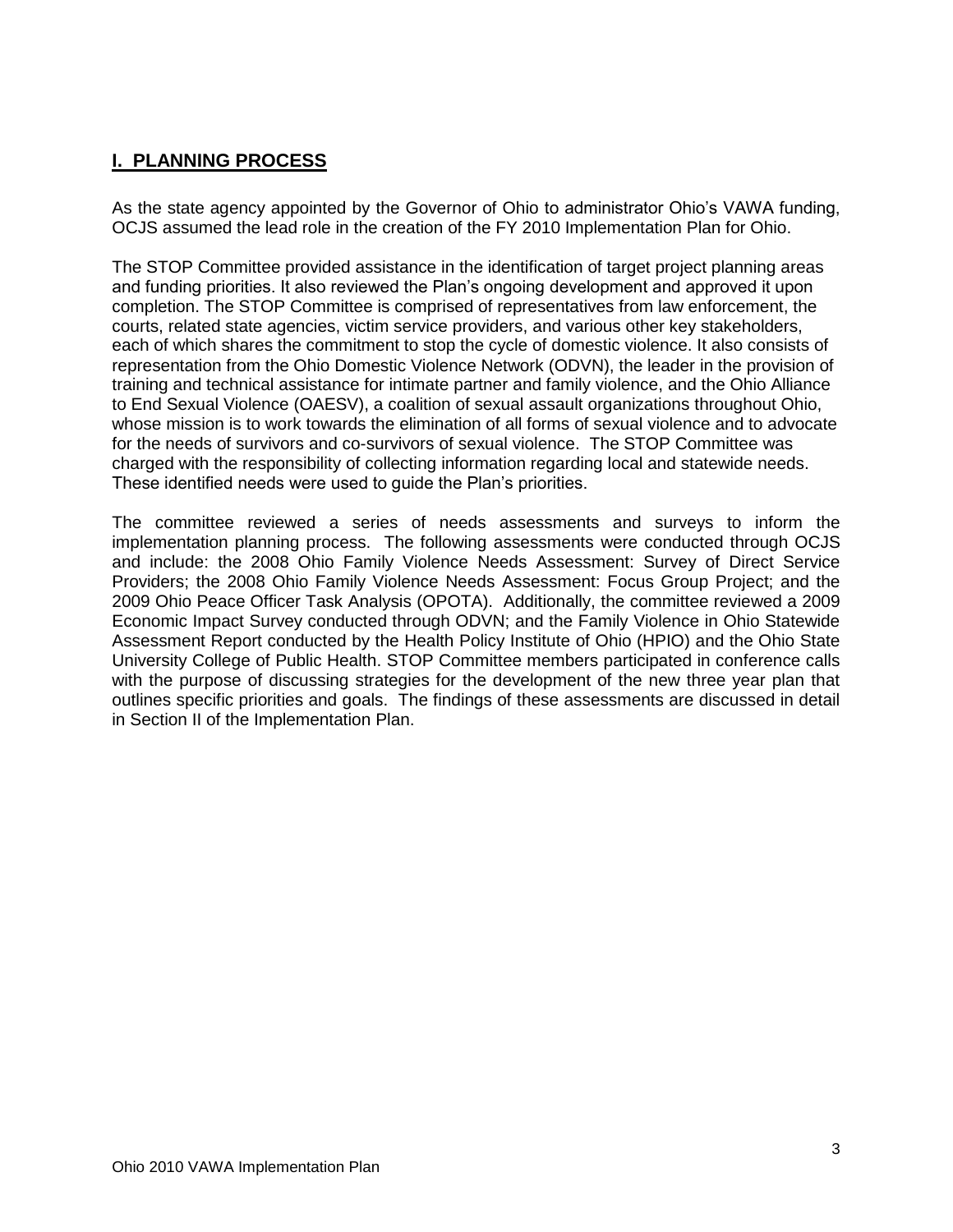# **II. NEEDS AND CONTEXT**

### **Ohio's Geographic Characteristics**

<span id="page-4-1"></span><span id="page-4-0"></span>Ohio is a diverse state, consisting of large metropolitan areas, rural regions and Appalachian communities. In 2009, the population of Ohio was estimated to be 11,542,645. Ohio's ten largest counties account for nearly 53% of the state's total population; and four out of five Ohioans live in metropolitan areas.<sup>2</sup> Just under half of the population lives in the three largest metropolitan areas of Cincinnati, Cleveland, and Columbus; and in addition to these urban areas<sup>3</sup>, there are 32 of Ohio's 88 counties designated as Appalachian. This accounts for over one-third of all Ohio counties. Nearly 13% of Ohio's residents live in the Appalachian regions which are located in the eastern and southern part of the state. The designation of "Appalachian" was made in 1965 by the Appalachian Regional Commission to enhance economic development through federal legislative initiatives in response to the area's persistent poverty and economic despair.<sup>4</sup>

#### **Ohio's Residents**

According to the American Community Survey 2006 estimates, 51% of Ohio's population is female<sup>3</sup>[.](#page-4-0) Additionally, 2009 Ohio County Profiles indicate that more than 13% of the population is over the age of 65-years[.](#page-4-1)<sup>2</sup> Additionally, based on U.S. Census projections, from 2000-2030 the percentage of Ohioans aged 65 and over will increase from 13% to 20% of the total Ohio population. Nearly 85% of the population is White; 11% of the population is Black or African American; and nearly 2% is Hispanic or Latino. In all, the total minority population for Ohio is estimated at  $16\%$ [.](#page-4-0)<sup>3</sup>

Approximately 87% of Ohioans aged 25 and older have at least a high school degree or higher; and of that approximately 31% have obtained an Associate's degree or higher[.](#page-4-1)<sup>2</sup> 21% of residents living within the three largest urban areas of Ohio (Cuyahoga, Franklin, and Hamilton) hold an Associate's degree or higher; and 18% of residents living in Appalachian Ohio, hold an Associate's degree or higher[.](#page-4-0) $3$ 

The per capita personal income for Ohioans was estimated at \$35,889 in 2008. However, in contrast, the per capita personal income for Appalachian Ohioans was estimated at \$29,630. The median poverty rate for counties was estimated at 9.55 percent, with 44 of Ohio's counties above and 44 below the median. 29 of Ohio's 32 Appalachian counties were above the median poverty rate; and overall the 14 counties with the highest poverty rates were all Appalachian.<sup>5</sup>

<sup>2</sup> Ohio Department of Development, *Ohio County Profiles.* September 2009

<sup>3</sup> United State Census Bureau, *American Community Survey* 2006-2008 3-Year Estimates

<sup>4</sup> Appalachian Regional Commission

<sup>5</sup> Ohio Department of Development. *The Ohio Poverty Report.* June 2009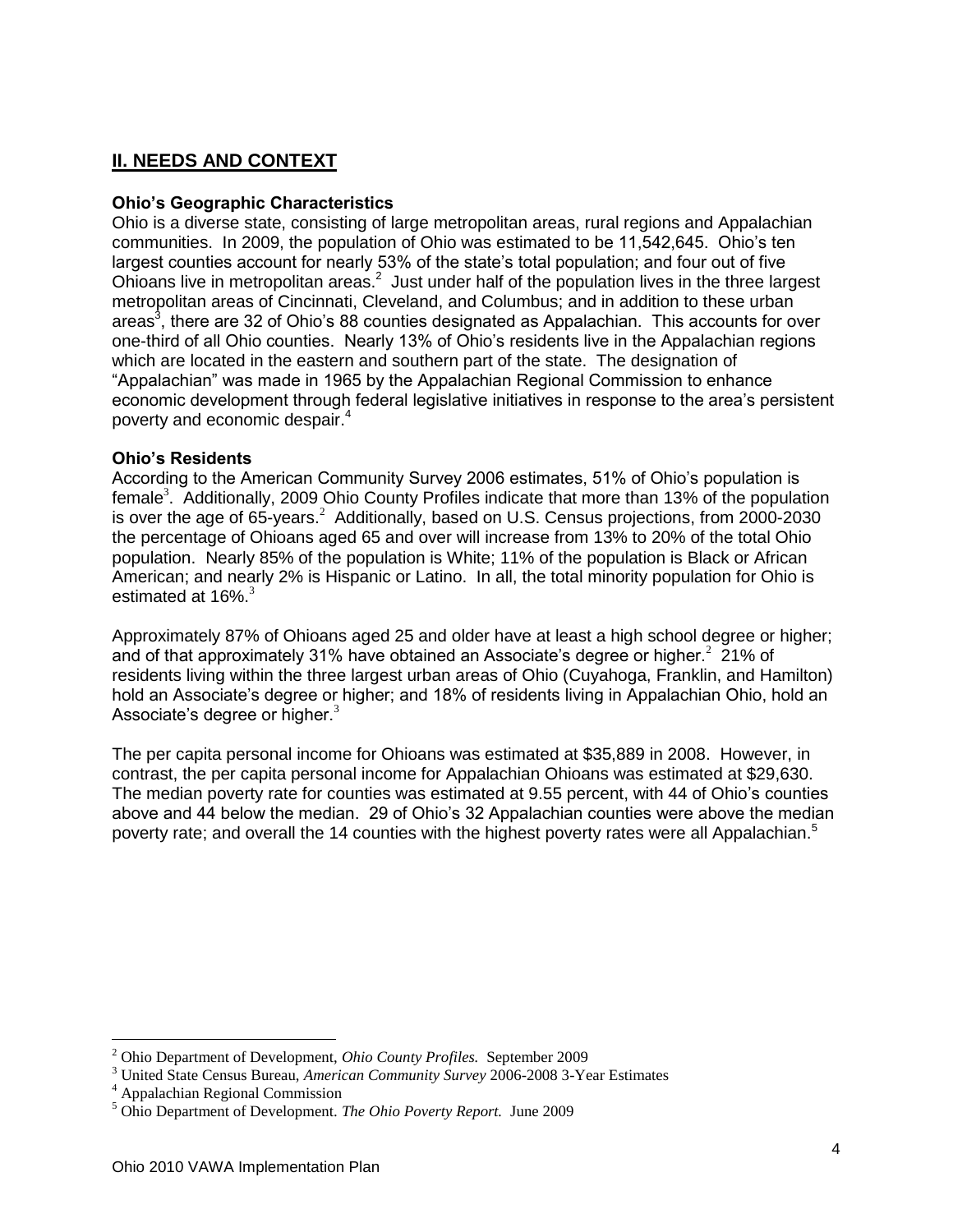#### **Ohio's Crime**

Crime statistics indicate that sexual assault and domestic violence are serious problems in Ohio. Overall, the rates of reported rape have decreased 11% (per 100,000 population) in Ohio from 2008 to 2009. In 2009, there were 4,022 reported rapes in Ohio a rate of 34.8 per 100,000. This rate is still higher than the U.S. rate of 28.7 and the Midwest rate of 24.7 per 100,000.<sup>6</sup>

The Ohio Attorney General reported that for 2009, law enforcement received 69,470 calls concerning domestic incidents. Of these, 49% resulted in arrests. Approximately 8% resulted in an arrest other than domestic violence. There were 56,302 reported victims, of which 45% were victims of spousal or live-in-partner abuse. Of the incidents of spousal abuse, 78% involved wives being victimized by their husbands.<sup>7</sup>

| <b>Characteristics of Victims of Domestic Violence</b>                                                                                                                                                   |                                                         |  |
|----------------------------------------------------------------------------------------------------------------------------------------------------------------------------------------------------------|---------------------------------------------------------|--|
|                                                                                                                                                                                                          | <b>Reported Victims</b>                                 |  |
| Relationship                                                                                                                                                                                             |                                                         |  |
| <b>Wife</b><br><b>Husband</b><br><b>Parent</b><br><b>Non Spousal with Child</b><br><b>Child/Children</b><br><b>Other Family Member</b><br><b>Former Spouse</b><br><b>Live-In Partner</b><br><b>Other</b> | 19%<br>6%<br>13%<br>15%<br>8%<br>12%<br>2%<br>20%<br>5% |  |
| <b>Race/Ethnicity</b>                                                                                                                                                                                    |                                                         |  |
| Asian<br>African American<br>Caucasian<br>Native American<br>Hispanic<br>Other                                                                                                                           | $>1\%$<br>19%<br>77%<br>$>1\%$<br>2%<br>1%              |  |
| Age                                                                                                                                                                                                      |                                                         |  |
| $0 - 17$<br>18-40<br>41-59<br>60-84<br>85 and Older                                                                                                                                                      | 8%<br>66%<br>23%<br>3%<br>$>1\%$                        |  |
| Gender                                                                                                                                                                                                   |                                                         |  |
| Male<br>Female                                                                                                                                                                                           | 26%<br>74%                                              |  |

<sup>6</sup> Office of Criminal Justice Services, *Crime in the U.S.* 2009

<sup>7</sup> Ohio Attorney General Domestic Violence Report 2009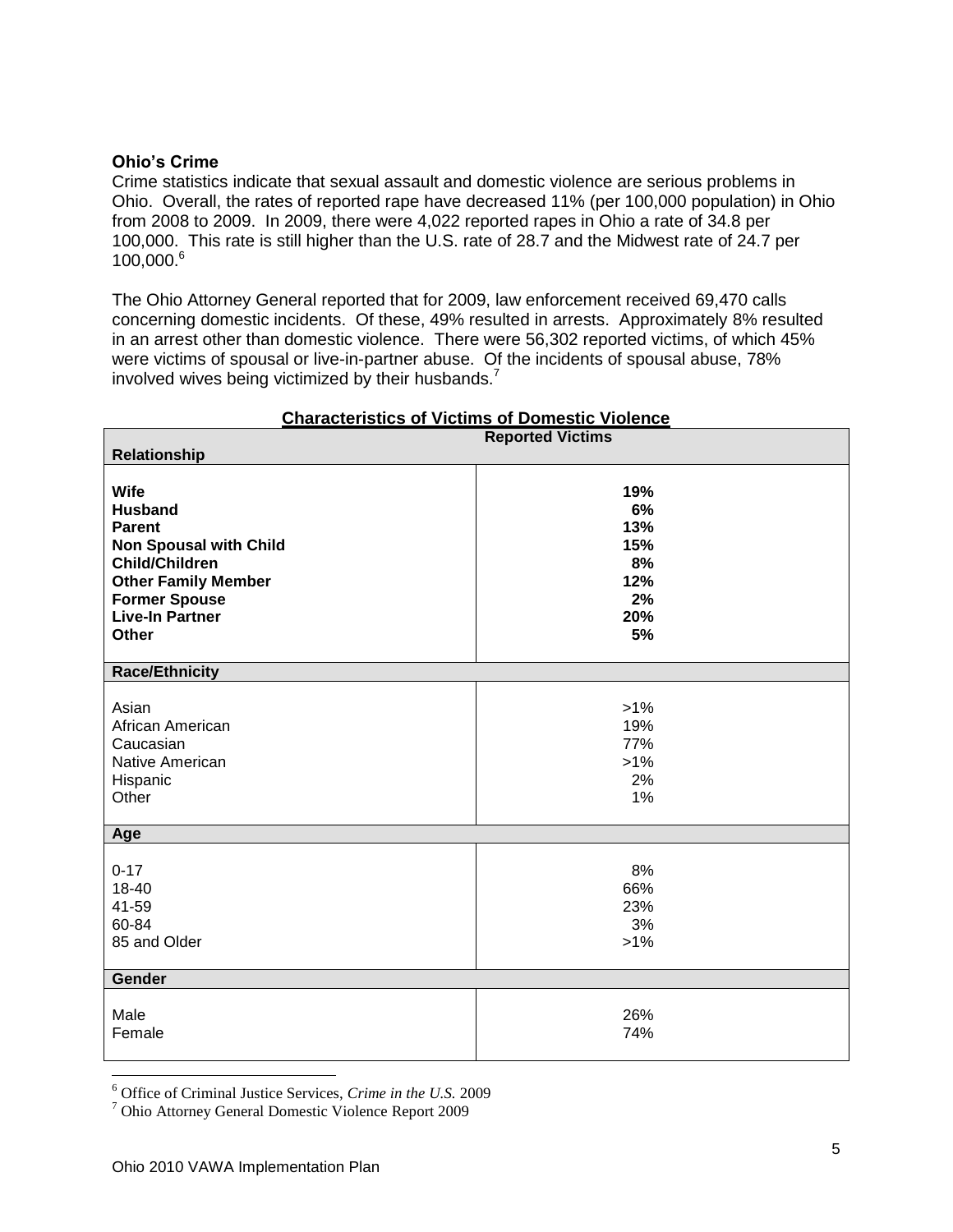Source: *Ohio Attorney General 2009 Domestic Violence Reports*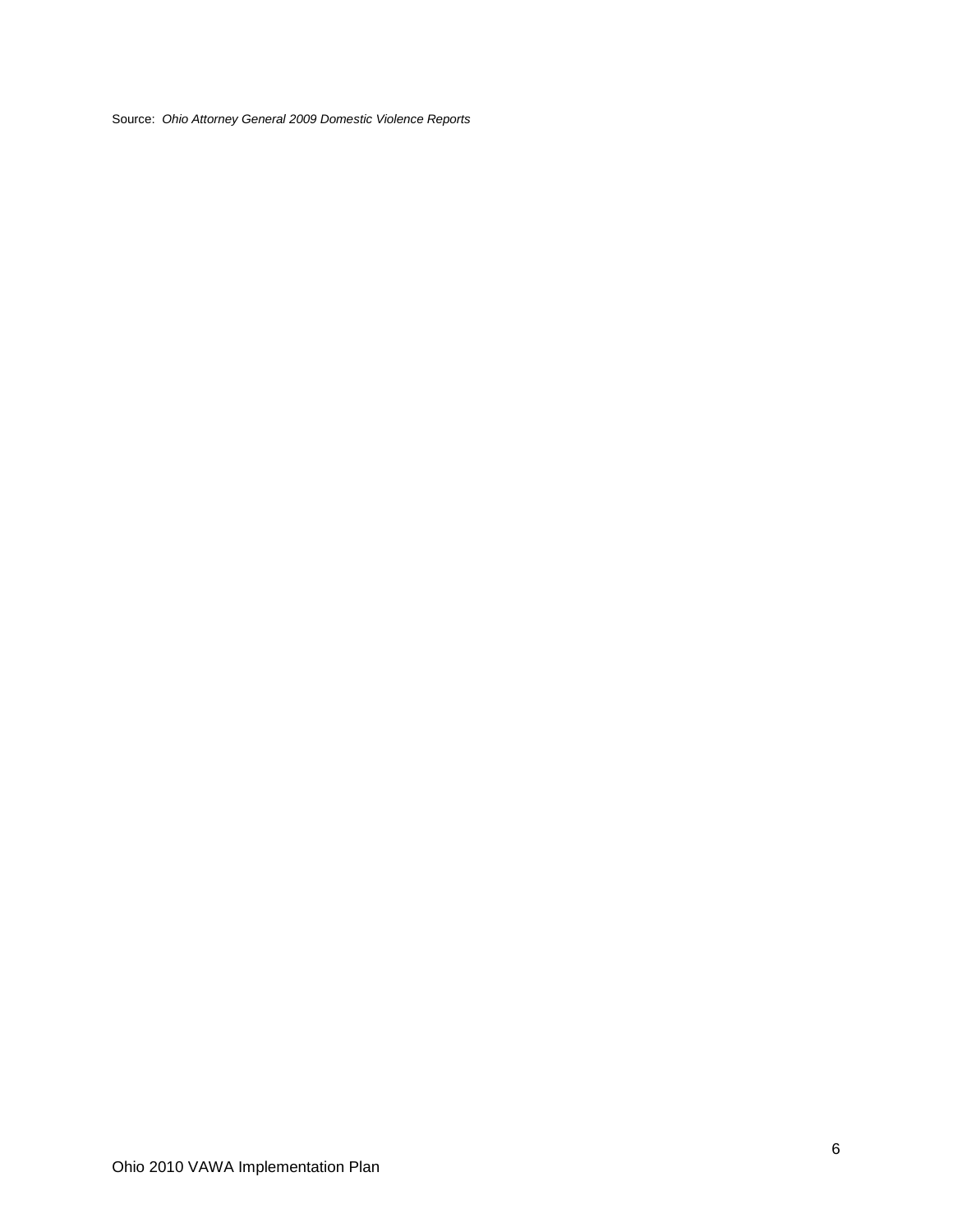# **Assessment of Ohio's Needs**

# **2008 Ohio Family Violence Needs Assessment**

In 2008, OCJS conducted a two-part effort to determine what services and resources are lacking in Ohio related to domestic violence, sexual assault and stalking. The first assessment was a survey directed at service providers and other relevant professionals. The second assessment was developed through focus groups with victims.

**Survey of Direct Service Providers:** Two goals were established for the survey: (1) identify gaps in services and (2) to identify and obtain a better understanding of the populations that service providers and agencies experience difficulty in serving. The survey was sent electronically to a variety of individuals; and a total of 174 surveys were completed. Staff from OCJS collaborated with members from the Family Violence Prevention Center Advisory Council to collect potential survey participants. 87 out of 88 Ohio counties are represented in the survey. Some survey respondents provided services for multiple counties, while others acknowledged they offered statewide services. Counties represented by the respondents were grouped by county type for two purposes: (1) to see how well the sample represents the state and (2) to use an analytical tool in assessing survey responses. A category was created to group respondents who stated their agency served more than one county in Ohio. Counties were classified as follows: Rural/Non-Appalachian-33 counties with populations under 100,000 without the designation of "Appalachian"; Rural/Appalachian- 27 counties with populations under 100,000 designated as "Appalachian"; Medium-23 counties with populations above 100,000 but less than 500,000; Large-5 counties with populations above 500,000; Multiple Counties-Agencies that serve multiple counties; and Ohio-Agencies that serve all Ohio counties.

Findings from the survey indicated that regardless of agency type or county size, services such as financial assistance to victims, housing, public transportation, child care, job training, and job placement are all lacking in some communities. Housing, especially shelters, is more likely to be sufficient at the initial stage to meet the immediate needs of victims. However, as victims move through the process, meeting housing needs becomes more challenging; and housing is deficient at the intermediate and long-term stages for victims of domestic violence, sexual assault, and stalking.

**Focus Group Project:** Focus groups were held with different groups of victims across the state of Ohio, beginning in June 2008 and ending in September 2008. Participants represented the following groups: Immigrant/Refugee victims; victims from a rural county; victims from a medium sized county; victims from a large county; Deaf victims; and victims from the Gay and Lesbian population.

A common theme emerged from each group despite the diverse representation. Specifically, victims lack information about the availability of services. Victims repeatedly stated they were not sure where to seek assistance except for calling the police. If they chose not to call the police, they turned to family and friends; and if they did not have that support, they remained in the abusive relationship. Housing, counseling, job placement, legal/court advocacy, and access to interpreters were mentioned time after time by victims as services and resources lacking in their communities. In addition, participants expressed a need for extended length of shelter stays, and improved responses from law enforcement.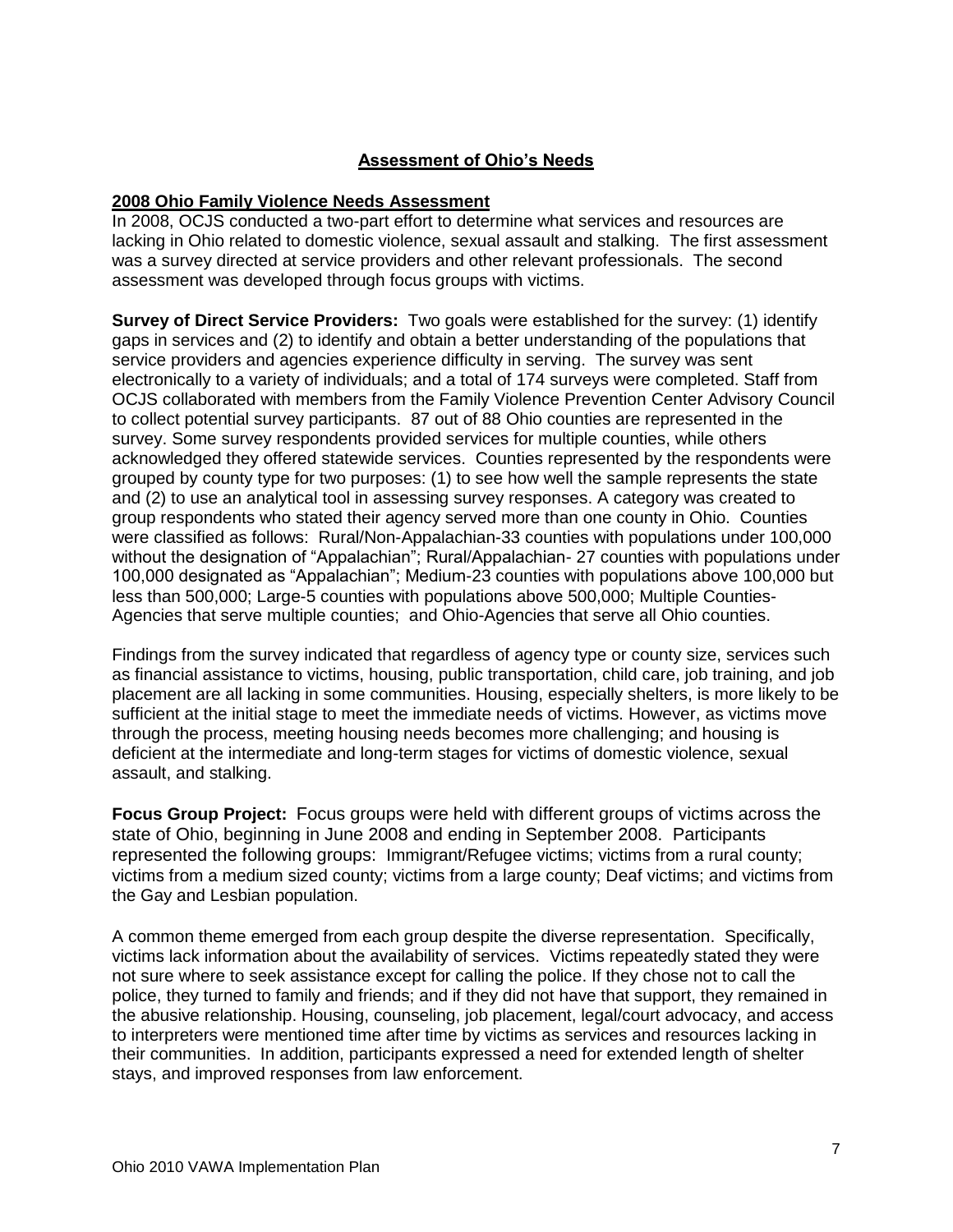# **2010 STOP Committee Conference Call**

In 2010, the STOP Committee convened via conference calls to examine both the 2007 3-year Implementation Plan, and findings of the needs assessments developed by OCJS and other relevant sources. The committee members noted that findings from the needs assessments were still in alignment with the previous 2007 plan. Core services from the victims perspective is of significance; and grant funding should continue to be linked to programming costs with the majority of dollars being dedicated to core services (outreach to special populations, staffing, advocacy, crisis counseling, and 24-hotline personnel). Additionally, training across disciplines was identified as an area that needs to be implemented on a continued basis. This was an emphasis within earlier plans; however the committee discussed the importance of emphasizing a training focus on law enforcement officers. Specifically the discussion focused on officers that abuse and the response to those incidents. The committee recommended expanding training emphasis to support the development and implementation of policies that focus on officer involved domestic violence. Finally, the committee recommended expanding on previous efforts to support systems collaboration. It was discussed that building collaborations begins with coalition building, and there is a need to provide capacity building and technical assistance to develop active, effective and sustainable coalitions.

# *The following additional sources were reviewed by the STOP Committee to assist informing the implementation planning process:*

#### **Family Violence in Ohio Statewide Assessment Report**

This report was developed through the Family Violence Prevention project, a collaborative project through the Health Policy Institute of Ohio (HPIO) and The Ohio State University College of Public Health. The report describes the scope of family violence down to the county level. STOP Committee members referred to findings within this report to provide a more comprehensive understanding of the prevalence of family violence within the state and differences across the counties.

#### **Economic Impact Survey-Ohio Domestic Violence Network**

In 2009, the Ohio Domestic Violence Network distributed a survey to their constituents to gain a better understanding of how the economic downturn impacted Ohio domestic violence survivors and service providers. Findings from the survey showed that shelters were receiving more calls which indicated an increased need for domestic violence services. The increased needs were also in some cases resulting in the development of shelter waiting lists. Additionally, respondents were reporting longer shelter stays. 53% of the respondents indicated that there had been an increase in the number of battered women who returned to abusive partners due to economic barriers; and 50% of respondents are reporting more severe violence.

#### **2009 Ohio Peace Officer Task Analysis (OPOTA)**

This research project was implemented through OCJS with the purpose of developing appropriate data that can be utilized by the Ohio Peace Officer Training Commission (OPOTC) to assess the current Basic Training curriculum and improve how law enforcement officers are trained in Ohio.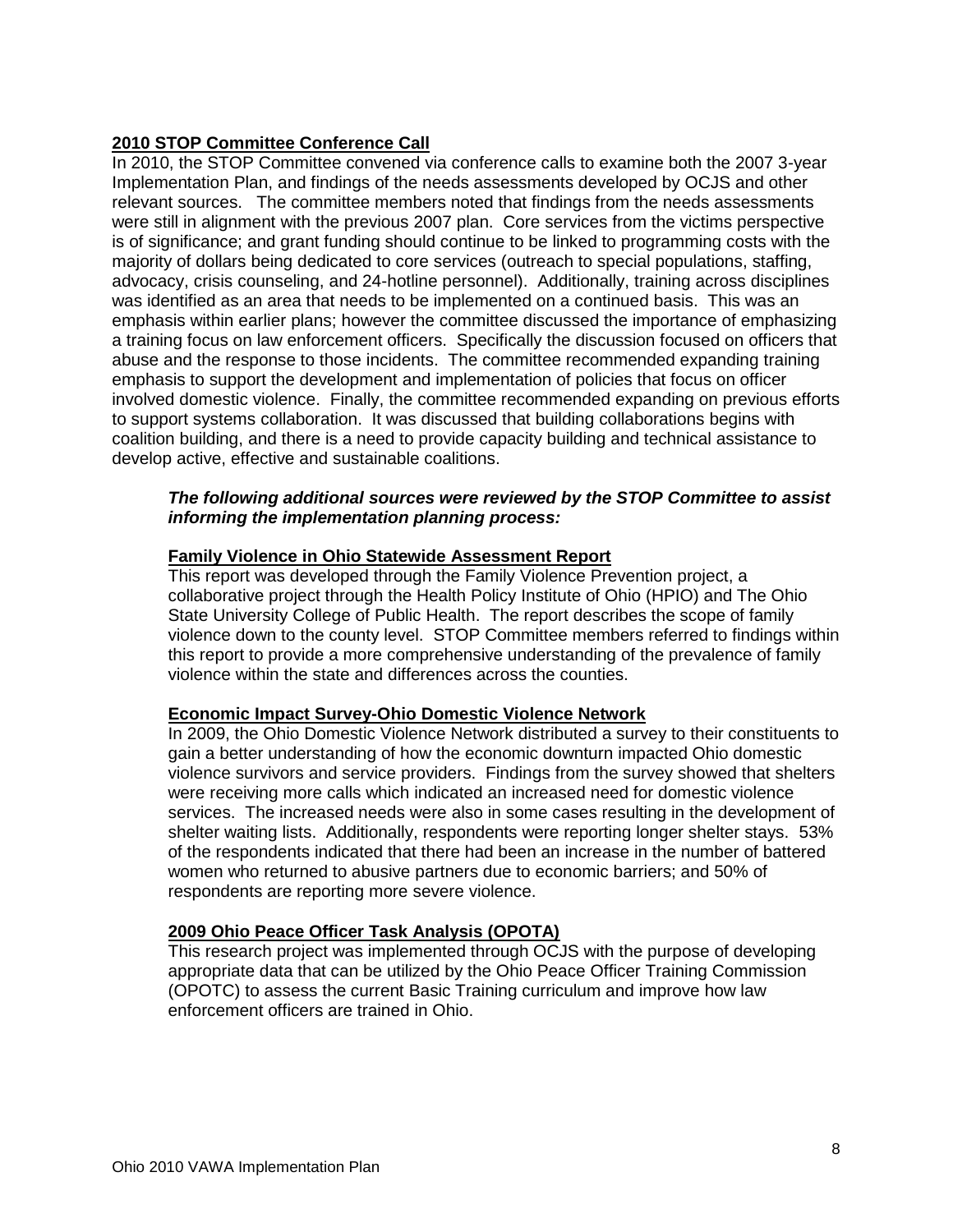# **III. PRIORITIES AND APPROACHES**

Ohio's VAWA grant program plan is a collaborative effort of OCJS, the STOP Committee, the FVPC Advisory Council and current and former VAWA recipients, which includes victim service agencies, victim advocates, shelters, human service agencies, social service providers, medical providers, other ancillary services, and legal services which includes the courts, prosecutors, and law enforcement agencies. Finally and most importantly, the needs of the victims and survivors of domestic violence, stalking and sexual assault are expressed in our program plan. The Ohio VAWA Implementation Plan's priorities are based on programmatic experience from past funding cycles, analysis of data from the assessments conducted since the 2007 Implementation Plan, and constituent input. The current plan serves to direct state priorities for the next three years.

# **A. Relation to Prior Implementation Plans**

The Focus Groups, Conference Calls, and Needs Assessment all served to validate the benefits of continuing to distribute funds based on needs identified by the field. OCJS will continue to fund statewide and local programs that increase the awareness of domestic violence, sexual assault, and stalking issues, promote effective and appropriate collaborative efforts amongst key stakeholders, and strive to reduce and/or eliminate violence against women. OCJS will continue to support all of its current VAWA Program Areas, addressing seven of the eleven identified Program Areas in its VAWA Request for Proposals:

- **VA1 Training**. Supports training for law enforcement officers, judges, prosecutors, and court personnel.
- **VA2 Enhancement Efforts**. Supports the development, training, and expansion of units of law enforcement officers, judges, prosecutors, and court personnel*.*
- **VA3 Policy & Protocol Development**. Supports the implementation of more effective law enforcement, court, prosecution policies, protocols, orders, and services**.**
- **VA4 Data Collection & Communication Systems**. Supports the installation of computerized systems to identify and track protection orders.
- **VA5 Victim Service Programs and Visitation Centers** Supports the development and strengthening of victim service programs and visitation centers.
- **VA6 Stalking Programs**. Supports the development and strengthening of programs to address stalking.
- **VA7 Sexual Assault Programs**. Supports training for sexual assault programs and forensic medical examiners.

As Ohio does not have any federally recognized Indian tribes, the only area not supported is that of "developing, enlarging, or strengthening programs addressing needs and circumstances of Indian tribes in dealing with violent crimes against women." Remaining Program Areas, including disabled victims and immigration issues, are addressed in the Underserved Victims section of this Plan.

In 2011, OCJS does not foresee significant changes to the types of projects that are funded within the aforementioned program areas with the following exception. Applicants requesting funding in support of visitation centers must clearly demonstrate the following eligibility criteria in order to be considered for funding: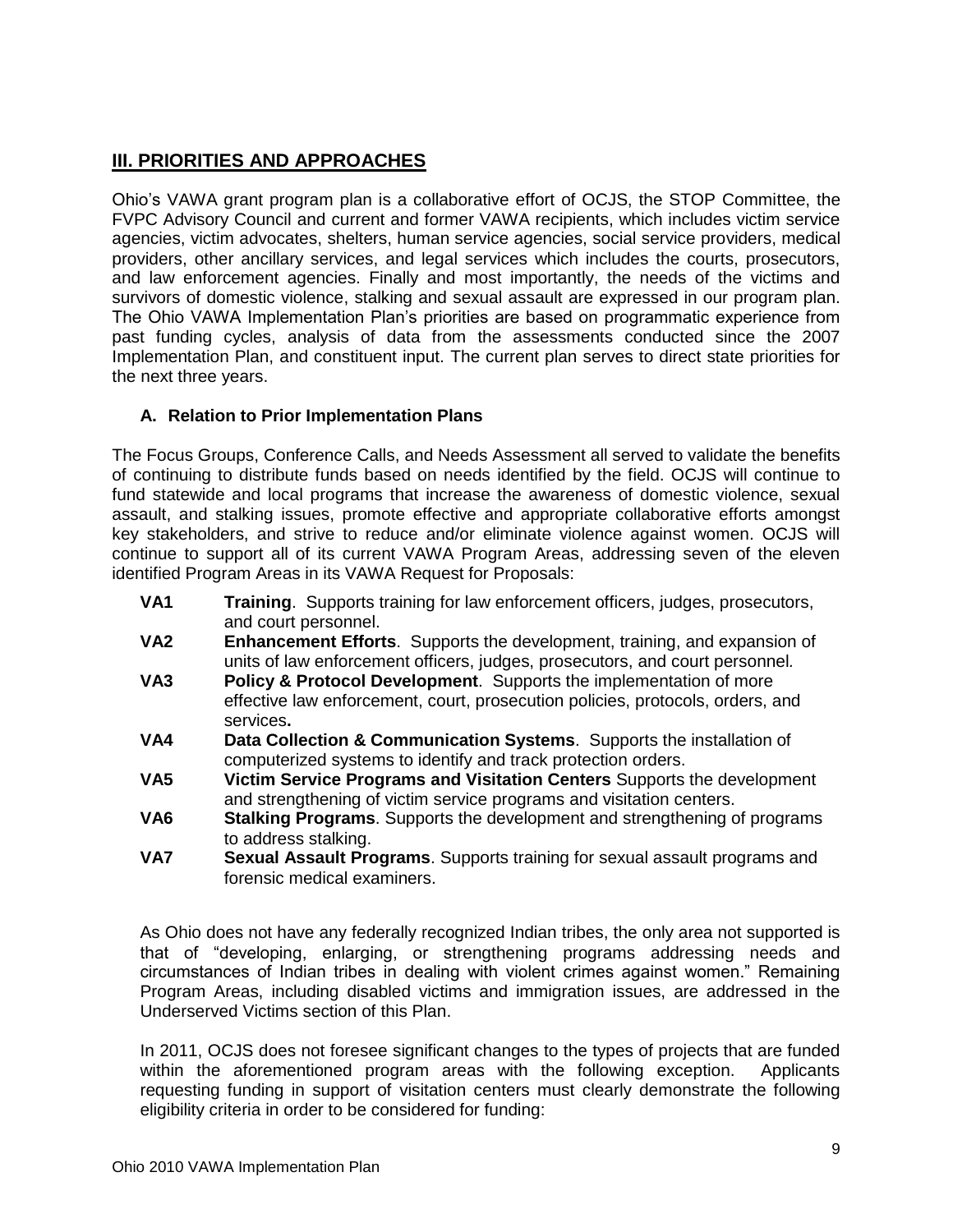- Ensure a secured and adequate space for the location; and hours of operation;
- Type of supervision;
- Describe how often and what type of domestic violence training project staff receive;
- Demonstration of need/uniqueness of the service area;
- Description of procedures to address liability issues;  $\bullet$
- Letters of participation from Court and Jobs and Family Services;
- Means of referrals:
- Target population

# **B. Priority Areas**

# **Types of Programs**

OCJS received input from victim service providers, law enforcement, court personnel, and prosecution regarding key VAWA issues or concerns in the state:

# **Provide Training for All Disciplines**

In 1994, Ohio enacted House Bill 335, comprehensive legislation to reduce and prevent domestic violence in the state. House Bill 335 required all ADAMH/ADAS and Mental Health Boards, human service agencies, law enforcement agencies, and other social service agencies to provide relevant training on the dynamics of domestic violence to their constituents.

While constituents' input and the Needs Assessment results highlighted the necessity for training for all disciplines, multiple references were made to specialized training surrounding specialized domestic violence related issues for law enforcement. Victims suggested sensitivity trainings as well as training in protection order enforcement. In response, OCJS will prioritize and fund educational programming around these areas. This is in keeping with Ohio's past focus.

Additionally, the 2010 Implementation Plan recognizes the need to expand training; and to encourage the development of model policies and training protocols that focus on officer involved domestic violence. In 2008, an executive order was signed by the Governor that created both policy and training centered around workplace domestic violence for Ohio's state employee's. It is respectfully named the Barbara Warner Workplace Domestic Violence Policy. The purpose of the policy is to address and reduce the impact of domestic violence in the workplace at the state-level; however, the desired outcome is that these trainings will eventually filter down and serve as a model for county and local level entities. Additionally, in 2003, the International Association of Chiefs of Police (IACP) drafted a model policy with the purpose of providing guidance for law enforcement officials to establish policies focused on officer involved domestic violence. It should be noted that both of these policies offer law enforcement agencies tools in which to address domestic violence incidents that are perpetrated by law enforcement employees, however as noted within the IACP model policy, each department is unique and must evaluate and develop policies specific to the each individual department with respect to laws and regulations.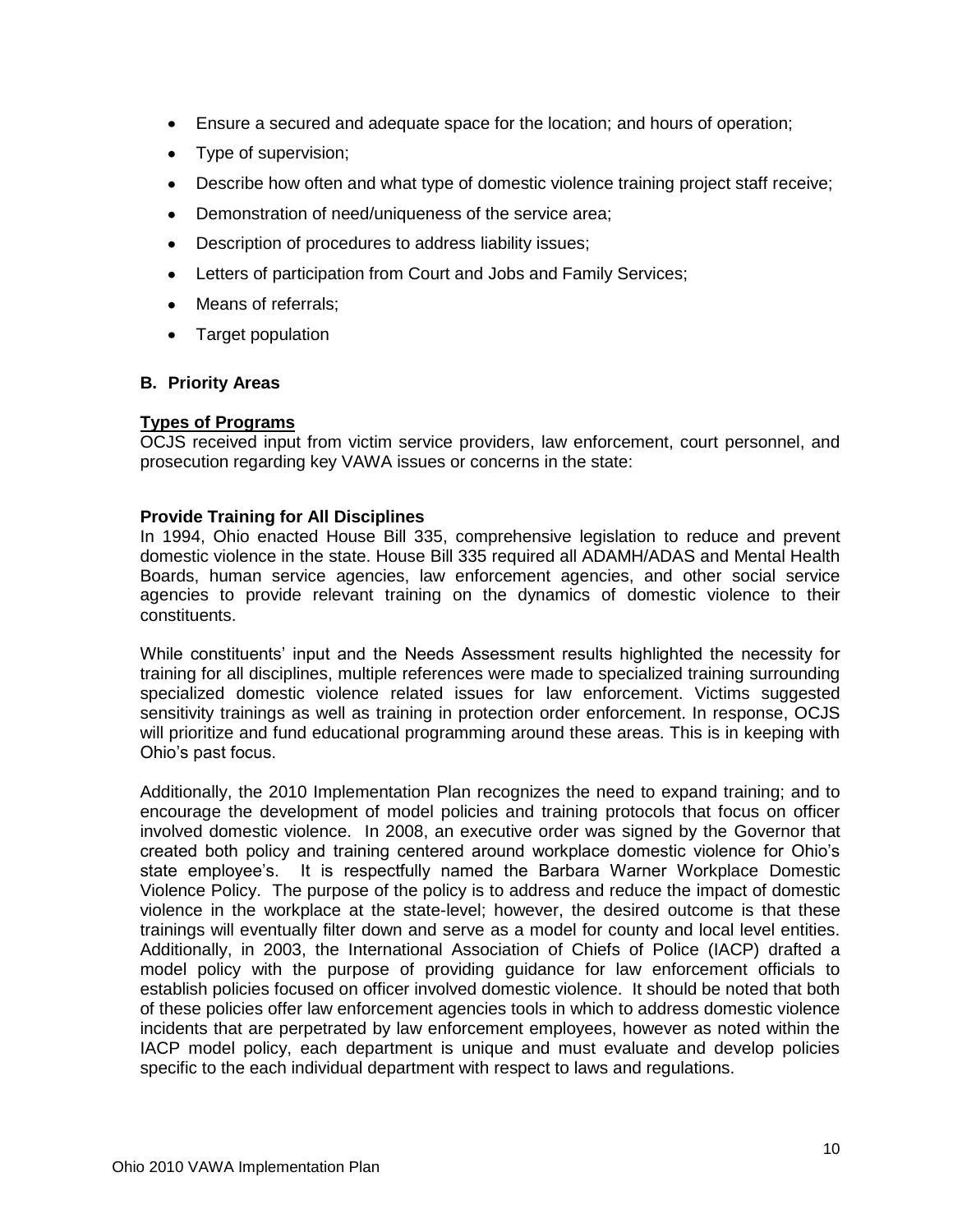# **Improve Access to Services for Underserved Populations**

The 2008 Needs Assessment continues to reaffirm earlier findings that victims with mental illness, substance abuse, criminal backgrounds or no work history are especially difficult to serve in terms of housing and employment. Specifically, it is difficult to place and keep victims from these populations in shelters, transitional, and more permanent housing. As noted within the previous plan, more resources are needed to address the problems and issues inherent within individuals presenting with these histories and/or disorders.

The non-English speaking and ethnic/cultural minorities' victim client base continues to grow. Participants in the Focus Groups supported this conclusion by expressing concerns regarding the inadequacy of existing services for the underserved populations, which includes the elderly, the Appalachian, lesbians/gays/bi-sexuals/transgendered, and/or immigrant populations. With Ohio's population continuing to diversify, projects must prepare themselves to serve the changing face of domestic violence, sexual assault and stalking victims. Ohio's 2010 Implementation Plan calls for continued Victims Services funding to be dedicated to outreach efforts for special populations in an effort to bridge the widening gap.

It is important to note that Ohio's VAWA Implementation Plan requires all projects to identify an underserved population for services. Projects are also encouraged to apply and use funding to print materials in multiple languages to best serve diverse populations in the community, as well as to use funds to provide cultural sensitivity training and to hire culturally diverse staff.

# **Facilitate Systems Collaboration**

A recognized strength of the VAWA grant program is the requirement that courts, prosecution, law enforcement, and victim service providers collaborate in the implementation of projects. These collaborations have not only proven essential to the success of a specific project, but also build communication bridges between systems. However, it is recognized that the process of building collaborations is difficult and often a burdensome process; despite the purpose of the intended outcome. As a result, the committee discussed the need for strategies that would allow for longer term technical assistance and training towards collaboration. The OCJS application process requires that applicants identify the collaboration board members and the board's purpose. As part of the 3-year plan, the committee has also identified the need for applicants to identify objectives and outcome measures for the stated over-all purpose of the collaboration boards. In following years, the applicants will be asked to provide a brief summary of the boards' activities and effectiveness in meeting the stated objectives. Additionally, the committee recommended emphasizing utilizing coalition building language rather than collaboration building; in that coalitions emphasize networking and the sharing of resources, and collaborations are a component of that process. It is with this goal in mind that the 2010 Ohio VAWA Implementation Plan will continue attempts to transform cultures through the development of a coordinated community response to domestic violence.

In 2010, Ohio enacted two separate components of Family Violence legislation that have impacted the distribution and implementation of VAWA funding decisions in Ohio; House Bill 10, and House Bill 19. The purpose of House Bill 10 is to allow a court to issue a civil protection order to a child who has had or has a dating relationship with the minor respondent if certain offenses are alleged; including but not limited to assaulting or stalking another youth with whom the minor respondent had a dating relationship; and to include foster parents under the scope of the domestic violence laws. While the original intent of HB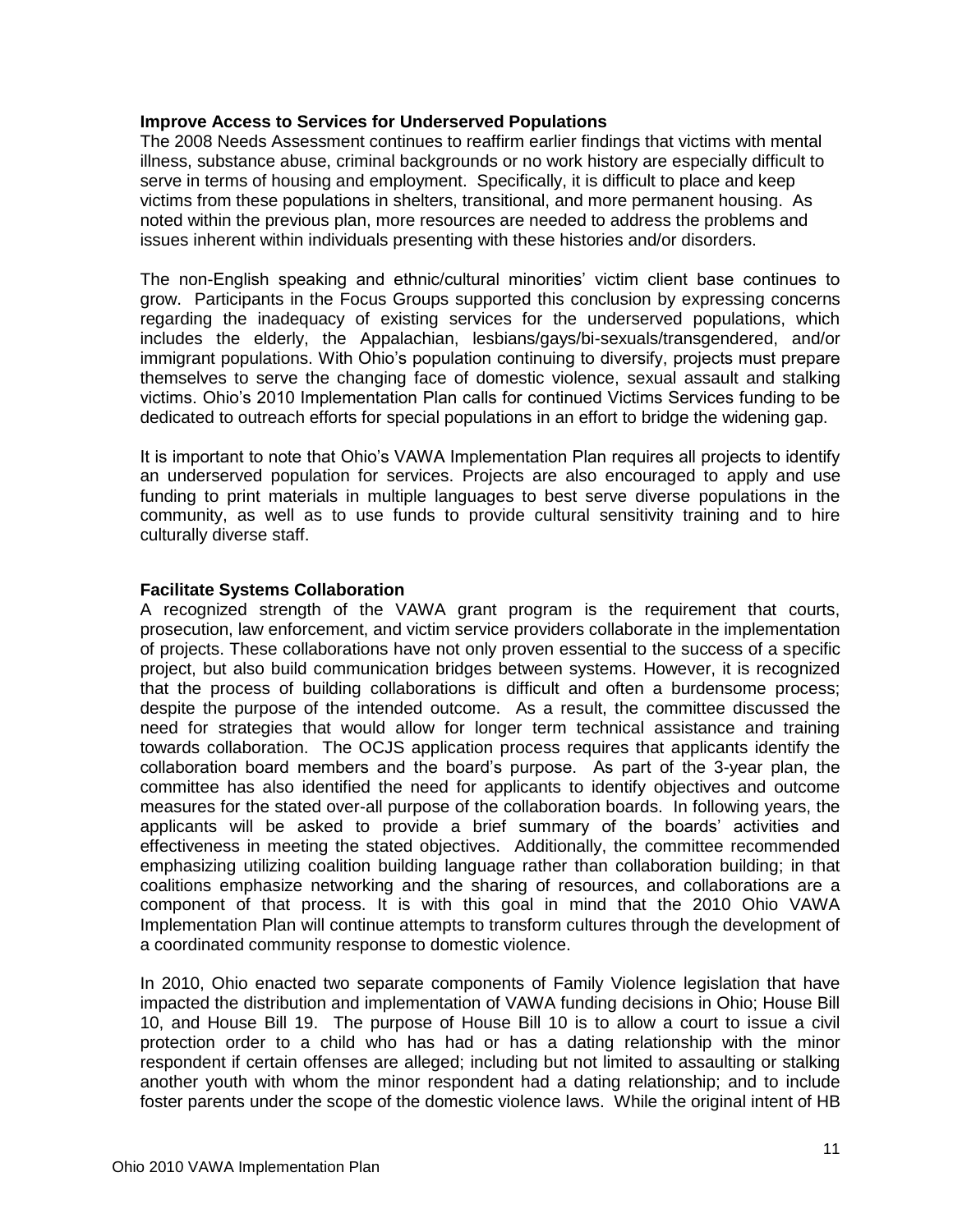10 was to create a mechanism to offer protection to victims of teen dating violence, the law, as enacted, went beyond simply addressing teen dating violence cases to include youth violence broadly speaking. The purpose of House Bill 19 is to require school districts to adopt a dating violence policy and to include dating violence education within the health education curriculum. It is important to note that although House Bill 19's area of focus is not eligible for funding under the VAWA statutes; it is considered an important and relevant component of the collaborative process to affect a coordinated community response.

The 2010 Implementation Plan will continue to encourage projects to develop their information technology systems (both hardware and software) to increase communication and information sharing. The previous plan identified communication as lacking due to incompatible computer systems. OCJS recognizes the need to continue support for projects that develop compatible information technology systems to increase victim safety.

In December 2010, staff representing OCJS and the Ohio Supreme Court attended the National Leadership Summit on State Court Responses to Domestic Violence hosted by the National Center for State Courts and the Office of Violence Against Women. The purpose of the conference was to bring states together to discuss and begin developing state action plans related to improving the utilization of the 5% set-aside designated in support of court projects. While a preliminary action plan was drafted at the conference, ongoing discussions are planned and these will determine how funding directed in support of courtbased projects is impacted.

# **Improve Access to Long-Term Services**

The Needs Assessment also revealed that while most counties have services in place to meet the immediate needs of victims of domestic violence, supportive services such as employment assistance, transportation, childcare, and transitional housing, that make it possible for survivors to obtain employment and long-term housing are not always available. Since a primary focus of VAWA funding is on immediate responses to victims in need, OCJS will provide funding assistance to projects that help women move beyond abusive relationships and also assist them in securing long-term stability via housing and gainful employment.

OCJS' constituents discussed the need to continue linking victim services funding directly to programming that will fund core services. Twenty-four hour personnel to staff shelters with crisis counseling and the initiation of 24-hour emergency hotlines are priorities. Victim advocates will also be priorities of this plan.

#### **Support Sexual Assault Programs**

The need for sexual assault programs is a recurring theme in Ohio, as is the need for specialized health professionals and sexual assault nurse examiners. Through the VAWA solicitation and review process, OCJS will communicate this critical priority in an effort to increase both the number and quality of short-term as well as longer-term counseling options available for sexual assault survivors in the state.

#### **Distribution of Funds for Core Categories**

Allocation of VAWA funds in Ohio is defined by federal allocation methods: at least 25% to law enforcement; at least 25% to prosecution; at least 30% to victim services, of which 10% must be directed to culturally specific community-based organizations, and at least 5% to courts.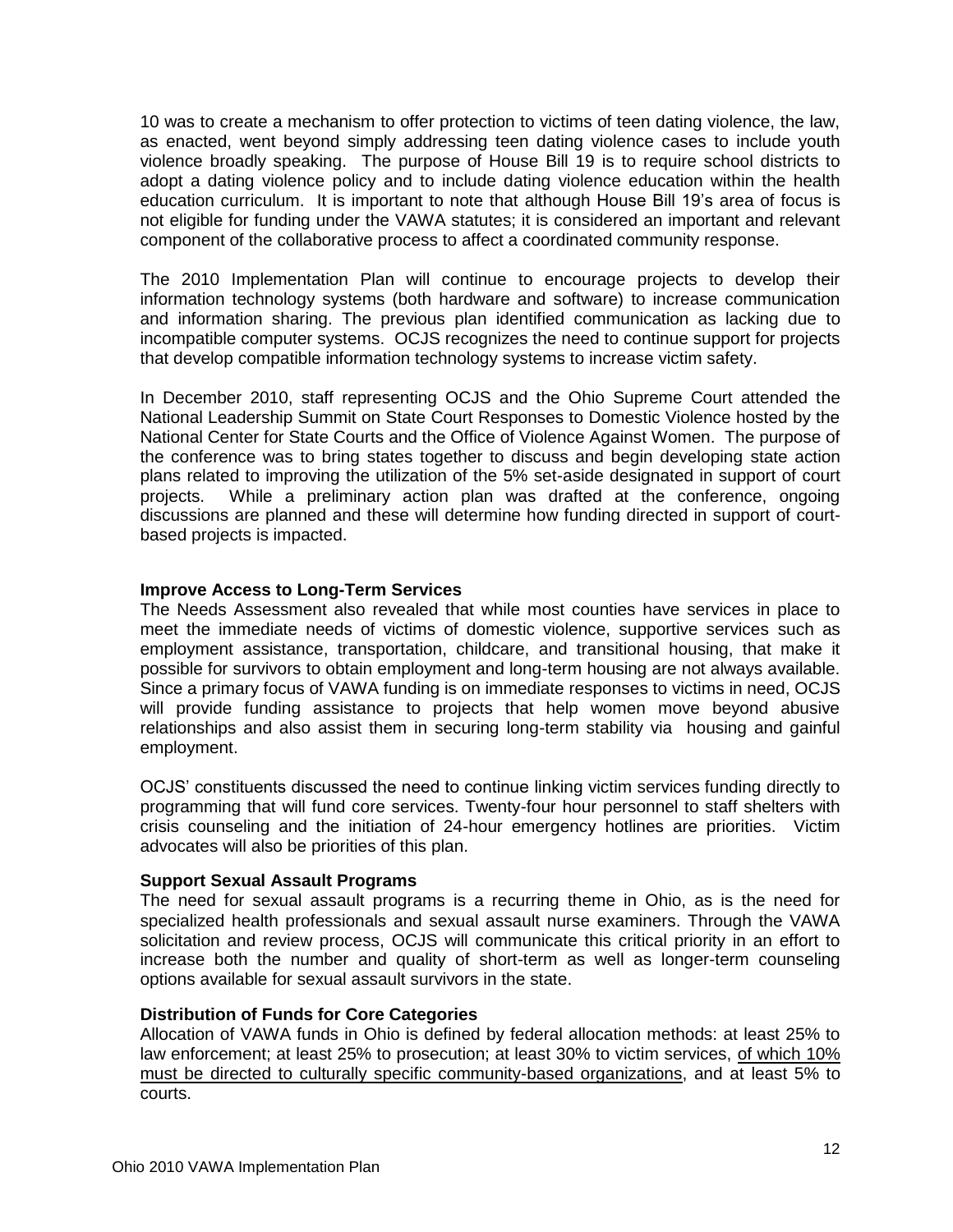Adhering to this federal guideline has achieved success in reaching the range of disciplines and collaborations necessary to serve Ohio's VAWA needs.

#### **Distribution of Funds Based on Population and Geographic Areas**

OCJS is committed to the equitable distribution of funding throughout the state. For grant administration purposes, all of Ohio's counties are served directly by OCJS, with the exception of three large metropolitan counties served by Regional Planning Units (RPU): Cuyahoga, Franklin, and Lucas. A formula, consisting of 1-part crime to 1-part population, is used to determine the amount of funds the RPUs receive each year. The RPUs, responsible for planning and distribution of funds to their communities based on local needs and conditions, administer and evaluate VAWA-funded initiatives consistent with this Implementation Plan.

OCJS' VAWA proposals are reviewed and scored by a team of OCJS grant coordinators and external practitioners. While projects are not given preference based on their geographical area, final funding decisions are reviewed to provide an overall even distribution of funds throughout Ohio. To assist in the equitable distribution of these funds to reduce and prevent violence against women, OCJS, in partnership with other state agencies and the statewide coalitions, participates on an Interagency Victim Assistance Coordinating Council (IVACC). IVACC has established a four-pronged strategy for serving victim needs in Ohio:

- **1. Identify all Ohio projects receiving victim service funding from OCJS, the Ohio Department of Health, and the Ohio Attorney General's Office.** Purpose: To determine counties not receiving funding for future outreach efforts.
- **2. Develop technology to improve coordination.** Purpose: To enable IVACC members to share information electronically regarding state-funded victim programs for faster, streamlined tracking.
- **3. Create specific codes for different types of victim services available from different disciplines and agencies.** Purpose: To identify types of programs available in Ohio's 88 counties.
- **4. Increase coordination among agencies funding victim programs.** Purpose: To promote meaningful services with limited resources while avoiding duplicative services.

To maximize the number of projects that may be funded, OCJS caps all VAWA proposals at \$60,000.

# **C. Grant Administration Strategy**

#### **Methods Used to Release the Solicitation**

OCJS provides subgrantees and other interested constituents information about the availability of grant funds in several different manners. Information about all our funding streams, including a grants calendar and the actual solicitation, are available online from its website, *[www.ocjs.ohio.gov](http://www.ocjs.ohio.gov/)*. . Additionally, notice of funding availability is also provided within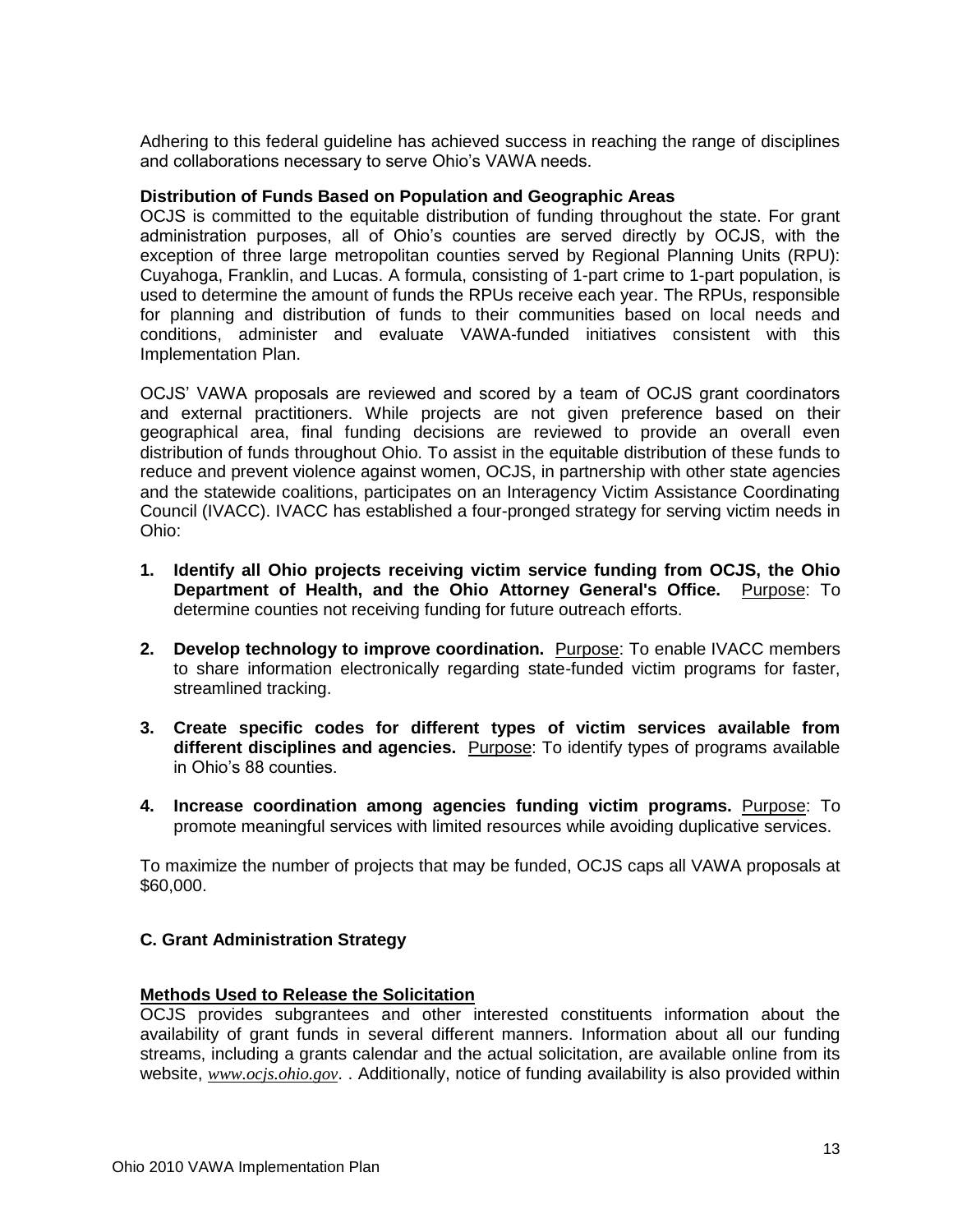the OCJS' *Criminal Justice Weekly*, a regular electronic newsletter to a broad range of constituents that include criminal justice organizations and service providers.

# **Timeline**

Earlier this year, OCJS released a Grants Calendar that provided customers with Request for Proposal release dates; due dates; notification dates, and project start dates for *all* OCJS federal grants. The Ohio VAWA solicitation was released on April 30, 2010. Applications were due on June 1, 2010. Award notifications were just recently made in November 2010, with a project period running from January 1, 2011 to December 31, 2011. OCJS is currently in the process of determining the timeline for the 2011 grant cycle.

# **Technical Assistance**

OCJS provides technical assistance sessions that includes grant writing seminars designed to improve prospective subgrantees confidence in writing the grant application. Applicants are encouraged to contact OCJS staff for assistance with any part of the proposals and solicitation process.

# **Review of Proposals**

The initial OCJS grant review is an internal review conducted by the OCJS grants coordinators and the VAWA program specialist for fiscal and program compliance with state and federal guidelines. The next phase includes a peer review team of state and local professionals, including law enforcement, prosecution, victim services, and court personnel who will participate in a review of the applications using a grant review matrix. Next, OCJS will facilitate a grant review with the outside professionals to discuss each proposal. This phase of the process includes the peer review team making a recommendation to approve or deny funding in support of the project. The final phase of the review is conducted with the VAWA program specialist, management staff, and the OCJS Director to review the team's recommendations. This phase of the process is intended to ensure that distribution of VAWA funds will address priority areas and reflect the agency's commitment to fund projects in highly populated areas, historically depressed regions, and within Ohio's 32 Appalachian counties.

It is important to note that each phase of the review process is assigned a score based on an internal matrix. The grant coordinator's score accounts for 10%, the peer review team's score accounts for 60%, and the Director's review accounts for 30% of the entire score. Ultimately, these scores are entered into the agency's Grants Management Information System and are used to factor into overall award decisions.

Organized by discipline, all recommendations and scores are included in the funding plan for the OCJS Director's review. Once the review is completed, the funding plan and the Director's recommendations are forwarded to the Director of the Ohio Department of Public Safety for final recommendations and approval.

#### **D. Addressing the Needs of Underserved Victims**

Federal guidelines identify VAWA underserved populations to include geographic location (rural isolation), underserved racial and ethnic populations, special needs populations (language barriers, disabilities, alienage or age) or any other population identified in consultation with the U.S. Attorney General. All VAWA projects must identify at least one underserved population.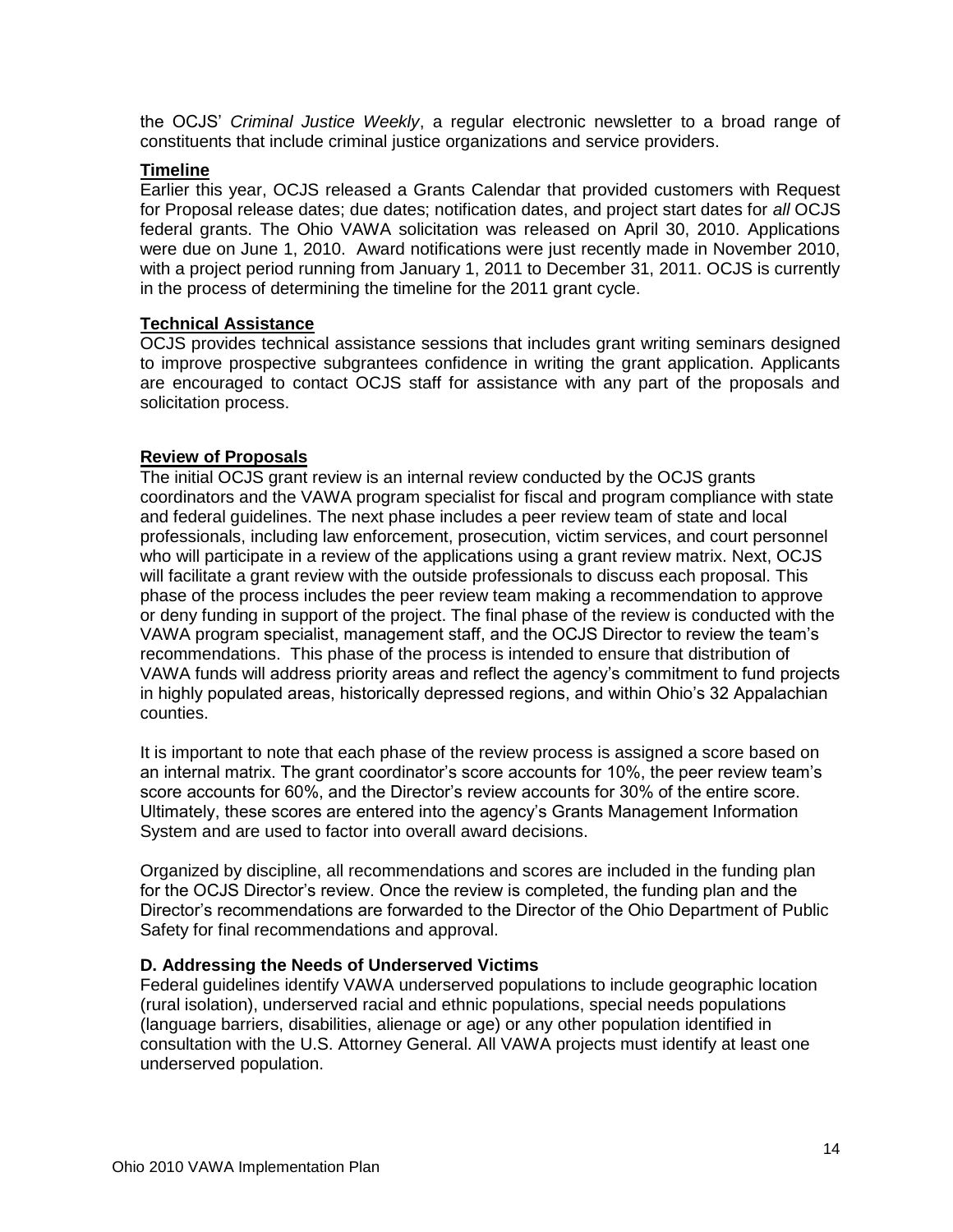Previous data gathered through the 2004 Assessment of Domestic Violence in Appalachian Ohio, and the more recent 2008 Family Violence Needs Assessment and the Ohio Poverty Report identified Appalachian and immigrant women as underserved racial and ethnic groups in Ohio.

Additionally, the 2000 Census highlighted Latina women as being a particularly underserved population in Ohio. The 2000 U.S. Census concluded that 1.9% of Ohio's population is Latino. In relation to the state's general population, this is admittedly a small component. However, reports<sup>8</sup> indicate that this component of the population is growing rapidly. Accordingly, victim service providers will need to adapt their services to meet the needs of these constituents. OCJS is providing leadership in this effort by translating materials into Spanish, most notably a domestic violence awareness and prevention Media Campaign Tool Kit. OCJS also provided funding to the ODVN to translate a number their brochures into Spanish. Translated materials included a small safety plan, brochures on civil, criminal, and stalking protection orders and a guide for family and friends. While these materials have not been directly funded by VAWA, they supplement Ohio's efforts to provide resources to underserved population.

While there may be other underserved populations in Ohio given the state's range of diversity, the above groups were specifically identified as needing services. OCJS has adopted various strategies to address the needs of each of these underserved populations in the state.

# **E. Monitoring and Evaluation**

OCJS has based its approach to program evaluation on the guidelines for evaluating drug control projects developed for the National Institute of Justice by Abt Associates.<sup>9</sup> Instead of the typical process and outcome evaluations, those guidelines support *Implementation*, *Results* and *Outcomes*. This three-part process is the foundation for OCJS evaluation efforts.

Implementation addresses the way program activities are organized and carried out. For example, *Is a women's shelter project generating the expected number of clients and providing the anticipated services?* The vehicles used to monitor OCJS-funded projects include desk reviews and site visits by OCJS representatives. Desk reviews are conducted on VAWA funded programs in order to ensure that the programs are fiscally and programmatically compliant. Site visits are also conducted by Field Representatives to assess whether project implementation is consistent with the approved funding plan. In the future, OCJS monitoring will include documentation of lessons learned and best practices.

*Results* address what are sometimes referred to as short-term outcomes. For example, *Is the number of protection orders granted lower than expected?* The primary vehicle for collecting Results information at OCJS is through performance reports. In addition to the annual federal VAWA progress report requirement, OCJS requires all subgrantees to complete a semi-annual performance report. The performance report is tailored to meet

<sup>8</sup> Cohn, D'Vera, *Hispanics Declared the Largest Minority*, Washington Post, June 19, 2003, A01.

<sup>&</sup>lt;sup>9</sup> National Institute of Justice and Bureau of Justice Assistance, Evaluating Drug Control and System Improvement Projects: Guidelines for Projects, August 1989.